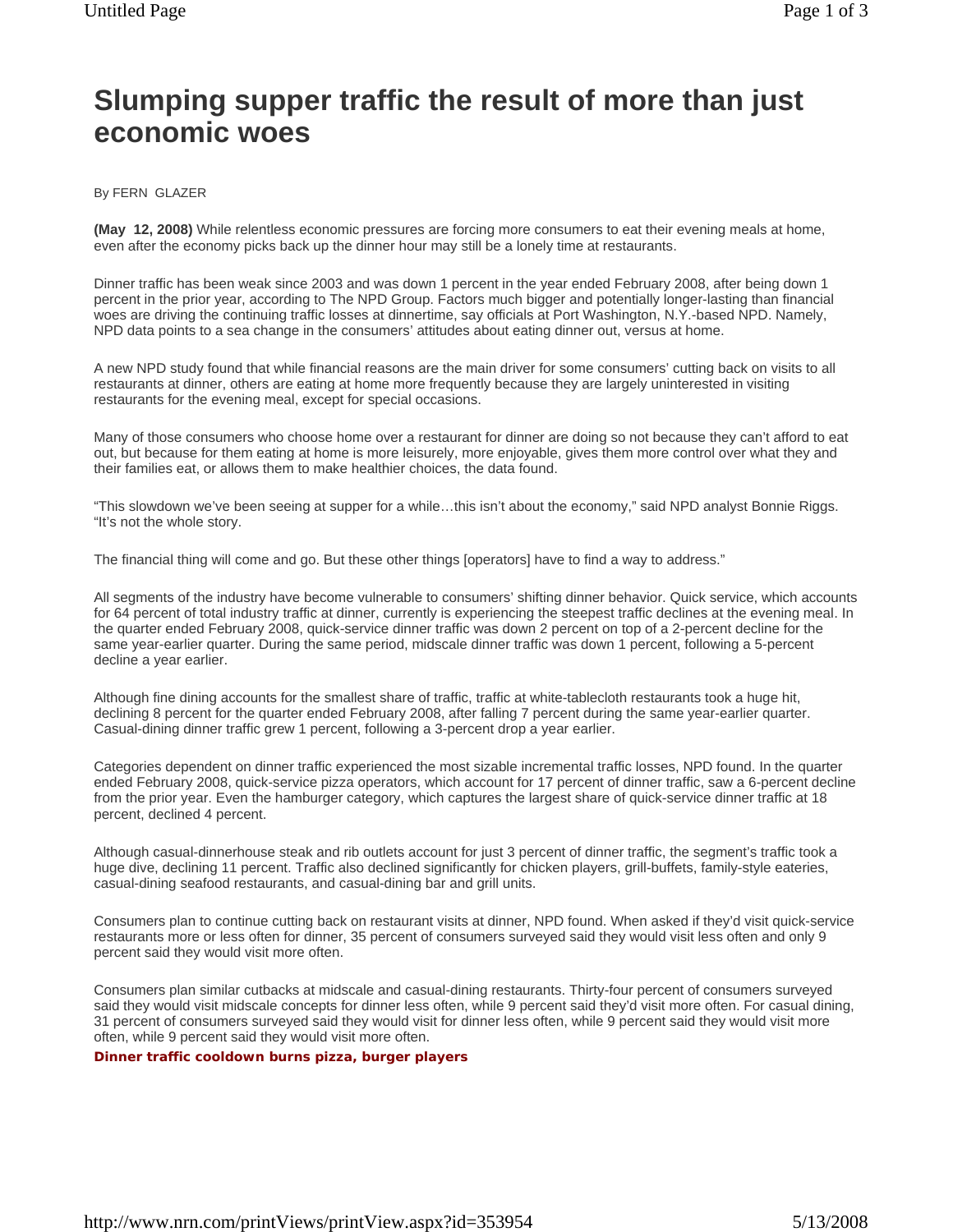| SHARE OF<br><b>SUPPER TRAFFIC</b> | Declines in supper traffic for Dec. '07 through Feb. '08, in millions |         | <b>PERCENT CHANGE</b><br><b>VS. YEAR AGO</b> |
|-----------------------------------|-----------------------------------------------------------------------|---------|----------------------------------------------|
| 17%                               | $-43.4$<br><b>QSR PIZZA</b>                                           |         | $-6%$                                        |
| 18%                               | $-36.3$<br><b>HAMBURGER</b>                                           |         | $-4%$                                        |
| 3%                                | <b>CASUAL DINING STEAK/RIB</b>                                        | $-14.3$ | $-11%$                                       |
| 5%                                | <b>CHICKEN</b>                                                        | $-9.1$  | $-4%$                                        |
| 2%                                | <b>GRILL/BUFFET</b>                                                   | $-7.4$  | $-10%$                                       |
| 3%                                | <b>FAMILY STYLE</b>                                                   | $-5.8$  | $-5%$                                        |
| 1%                                | <b>CASUAL-DINING SEAFOOD</b>                                          | $-4.4$  | $-8%$                                        |
| 6%                                | <b>OTHER SANDWICH</b>                                                 | $-3.2$  | $-1%$                                        |
| 5%                                | <b>CASUAL-DINING BAR &amp; GRILL</b>                                  | $-2.3$  | $-1%$                                        |
| 4%                                | <b>TOTAL RETAIL</b>                                                   | $-1.8$  | $-1%$                                        |
| <b>ANSO</b>                       |                                                                       |         |                                              |

**SOURCE: THE NPD GROUP**

"Those are big numbers," Riggs said. "It's more significant to QSR, because QSR has a bigger share of the market."

Financial concerns are the main reason consumers have reined in their dinnertime visits across all industry segments, but food also is steering consumers away from quick-service restaurants, NPD found. Nearly 40 percent of consumers cited problems with food—including it was too high in calories, there were not enough healthy options, they don't like it, the food quality has decreased, or it has grown boring—as the reason for not visiting quick-service restaurants at dinner.

In contrast, just 32 percent said the same about midscale restaurants, and only 24 percent said it about casual-dining outlets. Lack of time and money were the primary reasons consumers said they are not visiting casual-dining concepts at dinner. Consumers said they were staying away from midscale eateries because of the food and the fact that such concepts are not front-of-mind.

"This change in consumer needs and wants… I don't think [operators] realize the magnitude of it," Riggs said. "It's bigger than they thought."

Despite a major shift in consumers' evening-meal habits, Riggs and other industry experts believe that operators can still win back dinner visits.

The casual-dining segment already has started down that road, Riggs noted. She attributes the recent 1-percent boost in casual-dining traffic to the many value-based, limited-time offers that segment leaders have rolled out of late.

"Casual-dining and midscale restaurants are most likely to increase traffic by offering better value for the money, such as menuing daily specials, having coupons, [or] menuing combination meals that include a free drink or perhaps a dessert," Riggs said.

Given that unhealthy food or food that's too high in calories drive consumers away from quick-service concepts, Riggs said the segment would benefit the most from offering healthier, lower-calorie menu choices.

"In this study consumers said they wanted to see more snack wraps [and similar kinds of sandwiches]," Riggs said. "That's the next thing they think is healthier, fresher."

With more grocery outlets offering high-quality, good-tasting prepared and ready-to-cook meals and fast-casual chains elevating their offerings and their dining environments, there's a huge opportunity for quick-service operators to up the ante at the evening meal, said Aaron Noveshen, owner of The Culinary Edge, with offices in San Francisco and New York.

"[Quick-service] is not doing anything but playing the convenience role," Noveshen said. "They've got to create a defensible position with flavor…things to execute that people can't do at home in a fast and easy way."

In addition, given that a significant portion of restaurant dinner food dollars are spent by families, Noveshen says quick-